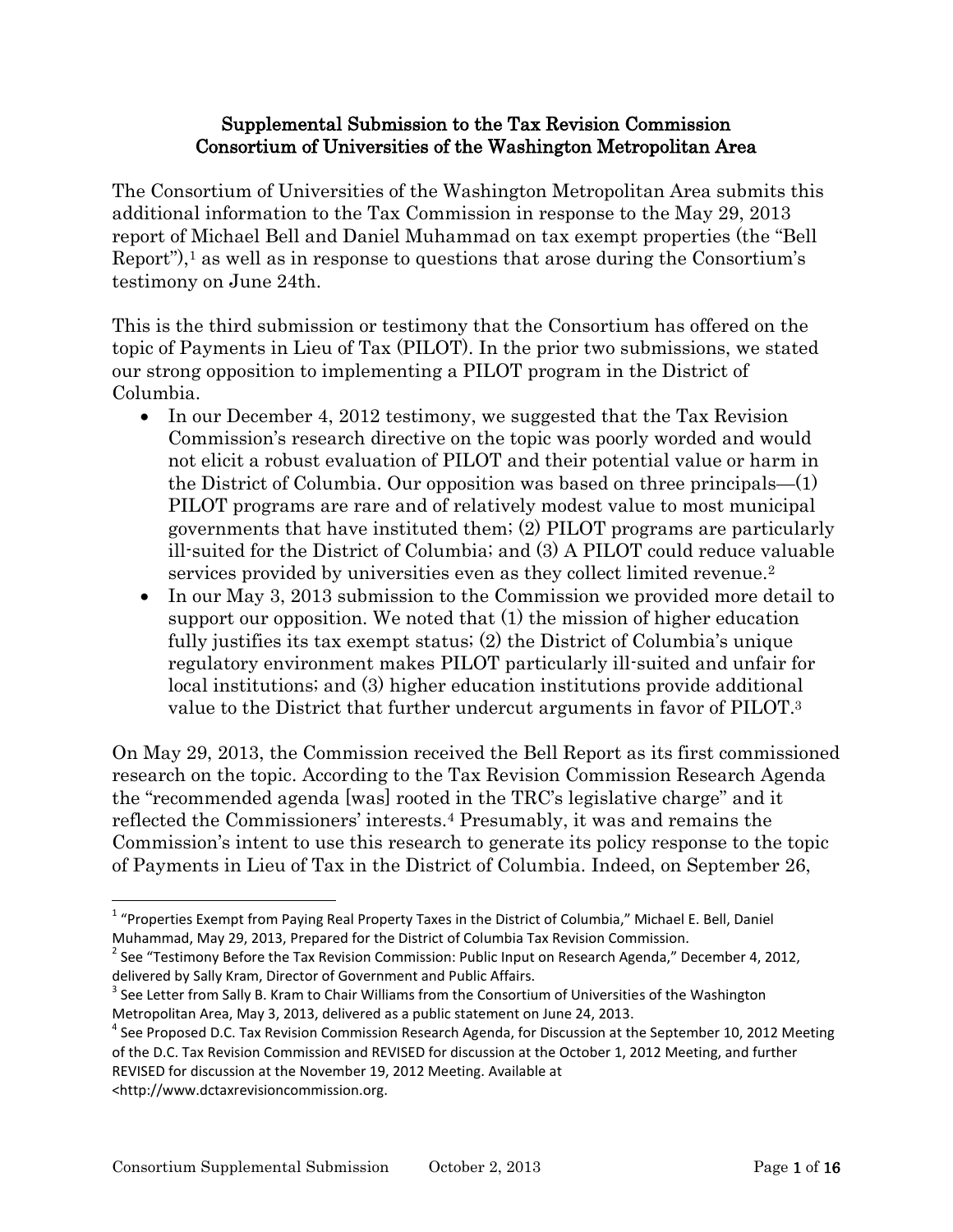2013, the Tax Revision Commission posted a list of Policy Options based on proposals received by the Commission during its one year of meetings. Item 51 proposed the "Develop[ment] [of a] Boston-like PILOT program (negotiate revenue)." 5

### Summary: A "Boston-Like PILOT" Would Be Bad Policy for the District

In this document, the Consortium takes an unequivocal position that PILOT is wrong for the District. We base our position on two premises, both of which are grounded in the Bell Report.

- 1. What works in Boston cannot be presumed to work in the District. Why? Because the tax revenue structures, exempt property distribution, and municipal expenditures between the two are not comparable. A "Boston-like PILOT" is not justified under the District's historical approach to local taxation nor under the standards governing the Commission's own work. Why? First, because the Bell Report failed to answer the arguments offered in the previous Consortium submissions and testimony.<sup>6</sup>
- 2. Second, the report failed to present a compelling case under the Council's enabling legislation or the Commission's own internal framework to suggest the need for implementation of a PILOT program in the District of Columbia. Specifically, any proposal to impose a PILOT program <sup>7</sup> on District nonprofits in general, or universities in particular, would fail to positively respond to the three overarching questions the Commission is considering, <sup>8</sup> and would

<sup>&</sup>lt;sup>5</sup> See DC Tax Revision Commission Policy Options: Deliberations Draft [September 26, 2013] hereinafter referred to as the "TRC Policy Options." It should be noted that only two of the Bell Report's six policy options—the implementation of a PILOT program and a more standardized evaluation of the exemptions—were included in the Policy Options. The four other policy options were: (1) No Change, See Bell Report, pg. 39; (3) Limit the value of real property exempt from taxation for individual properties, Bell Report, pg. 40; (4) Reevaluate using property tax exemptions to promote affordable housing Bell Report, pg. 41; and (6) Phase out property tax exemptions for selected properties. Bell Report, pg. 45. Proposal (2)---to establish clear criteria for granting property tax exemption and review such exemptions, Bell Report, pg. 39, seemed to be captured by items 52-54 on the list of TRC Policy Options.

 $6$  We recognize that some of the material the Consortium submitted as Addendum 1 and Addendum 2 to its May 3<sup>rd</sup> letter to Commission Chair Anthony Williams was included as part of the Bell Paper's discussion of the benefits provided by higher education institutions to District residents. See pg. 22-23. However, these illustrations of higher education activity were not intended on their own to provide substantive basis for argument for or against PILOT.  $^7$  This submission is focused on the PILOT program discussed at length by the Bell Report that would be imposed on

tax exempt property. That is separate and apart from the District's existing PILOT program focused on new development and redevelopment as described on page 33 of the Bell Report.

 $^8$  The three overarching questions as presented in the hearing notice of the Tax Revision Commission's June 24<sup>th</sup> public hearing are: "First, does the tax system support the District's needs, both today and in the future?; Second, does the tax system encourage residents and business to locate in the District (this question includes the issue of fairness for both residents and businesses)?; And third, is the tax system easy and efficient to administer both from the perspective of taxpayer compliance and District enforcement?" See Attachment 1, Letter to Sally Kram from TRC Executive Director Gerry Widdecombe, May 23, 2013 (Hereinafter referred to as the 'TRC Letter').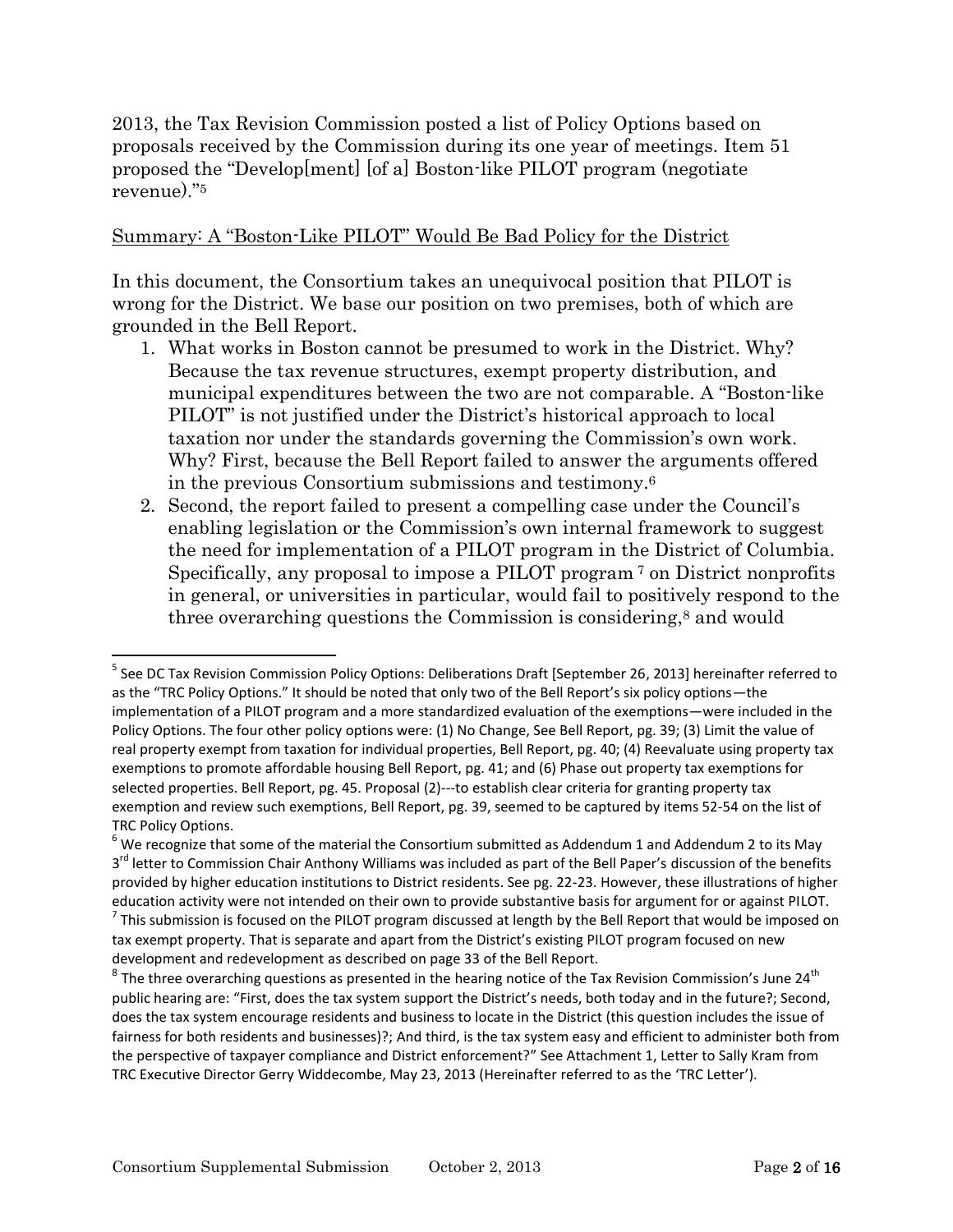contradict the five policy issues the Commission is reviewing as it considers revisions to the District's tax policy.<sup>9</sup>

In sum, a PILOT program would be wrong for the District because:

- It would adopt a new, far-reaching policy without a strong analysis justifying the new program;
- It would discourage business growth and job creation in a sector that has been steadily growing throughout the recession;
- It would further muddle an already complicated and opaque tax system; and
- It would be unfair to the colleges and universities without effectively broadening the tax base.<sup>10</sup>

As we show in more detail in the following sections, a PILOT program would not create a sustainable revenue stream for the District into the future; would not encourage business growth and job creation in the District; and would not create a modern, simplified and transparent new addition to the District's tax code.<sup>11</sup> Moreover, directly importing the Boston model, as proposed in the Bell Report and included in the Tax Revision Commission's (TRC) Policy Options would be illconceived due to the numerous fundamental differences between Boston and the District in terms of available revenue sources and patterns of expenditures.

# Argument 1: The Bell Report Does Not Demonstrate That a PILOT Would Meet the Standards Set for the Tax Revision Commission's Review

In its enabling legislation, the Tax Revision Commission was directed to, among other things, ". . .[a]nalyze the District's current tax system in terms of revenue productivity and stability, efficiency, equality, simplicity of administration and effect upon the District's economy;"12. The enabling statute went on to direct the Commission "[t]o identify economic activities that are either beneficial or detrimental to the District's economy and which should either be encouraged or

<sup>&</sup>lt;u>gence five factors underlying the Commission's consideration as discussed in the public hearing notice for the June</u><br>The five factors underlying the Commission's consideration as discussed in the public hearing notice for 3<sup>rd</sup> meeting were "(1) provide for fairness in apportionment of taxes; (2) broaden the tax base; (3) make the District's tax policy more competitive with surrounding jurisdictions; (4) encourage business growth and job creation; and (5) modernize, simplify and increase transparency of the District's tax code." See Tax Revision Commission Public Hearing Notice, May 31, 2013 (Hereinafter referred to as the "TRC Public Hearing Notice.").

<sup>10</sup> The third factor listed in the Commission's Public Hearing Notice was whether the new revenue proposal would "make the District's tax policy more competitive with surrounding jurisdictions." While we do not believe that imposing a PILOT on nonprofits in the District of Columbia would make the District more competitive with neighboring jurisdictions, it is impossible to predict whether such an action would make it less competitive. As a result, that factor is not discussed in this submission.

<sup>&</sup>lt;sup>11</sup> See TRC Letter.

 $12$  See DC Code Sec. 47-462 (b)(1)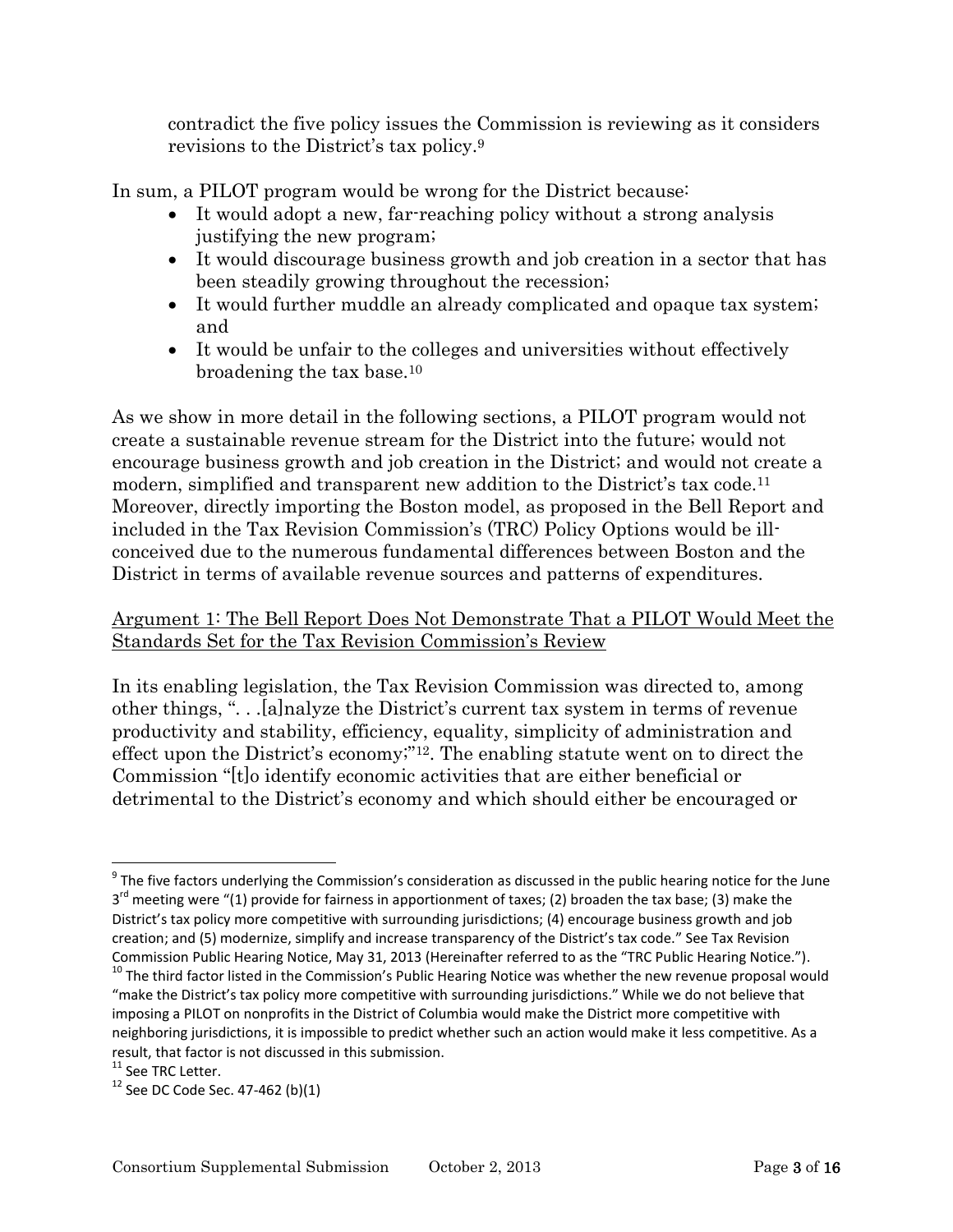discouraged through tax policy;" <sup>13</sup> and "[t]o establish criteria and a conceptual framework for evaluating current and future taxes." 14 .

The Council's intent is clear from its direction in the Code—that new or broadened revenue sources must be explored as possible substitutes for current uncompetitive rates to meet the District's revenue needs, but they must be evaluated carefully in terms of their equity and their effect on economic growth."15 (emphasis added).

Despite this intent, the Bell Report did not provide any analysis to show whether adopting a PILOT program would put the District into an more competitive situation, <sup>16</sup> whether such a program would be fair, or whether PILOT would exert a positive impact on economic growth. Furthermore, despite the clear directive from the Council that the Commission lay the economic ground work for any broad-based tax change proposed, the Commission's review of nonprofit taxation was limited to how tax exempt properties were "proliferating" and how they "might contribute to the cost of services they consume through payments-in lieu of taxes (PILOT), the provision of services-in-lieu of taxes (SILOT) or other means." <sup>17</sup> The Bell Report that resulted from this charge had an even narrower focus—a better understanding of the composition of exempt properties in the District, an exploration of alternatives for generating revenues from exempt properties, and, presumably, evidence of how the new revenue stream would offset the cost of delivering government services to these properties. <sup>18</sup> However, even based on this narrowed research criteria, the Commission was never provided with:

- an analysis of how the percentage of tax exempt property has actually changed in the District;
- an analysis of how the proportion of exempt property by sector differs between Boston and the District;
- an explanation of why the cost of services consumed was the sole variable used in determining value, and by extension, equity, in implementing a broad-based PILOT program; nor

<sup>17</sup> The research directive to the staff was as follows: "This paper will review discussing the proliferation in properties that are totally exempt from the real property tax and how they might contribute to the cost of services they consume through payments-in-lieu of taxes (PILOT), the provision of services-in-lieu of taxes (SILOTS) or other means." See Proposed Tax Revision Commission Research Agenda, Item 20, Draft Revised, November 13, 2013.

 $18$  The Bell Report states in the introduction that its purpose is "to gain a better understanding of the composition of exempt properties in the District, **explore alternatives for generating revenues from exempt properties to offset, at least partially, the cost of delivering government services to them** and identify alternative policy options to be discussed by the Tax Revision Commission (emphasis added). See Bell Report, page 5.

 $\overline{a}$  $13$  Id, (b)(3)

 $^{14}$  Id., (b)(5)

<sup>&</sup>lt;sup>15</sup> Id.,(4). Additional Council findings related to concerns that District residents and businesses were overburdened by current tax levels (1); that present tax policies are in need of evaluation (3); and that since the last study of the District's taxes, change has occurred (5).

 $16$  While this paper will not explore competitiveness per se, it should be noted that imposing a PILOT program in the District of Columbia would be unique to the region.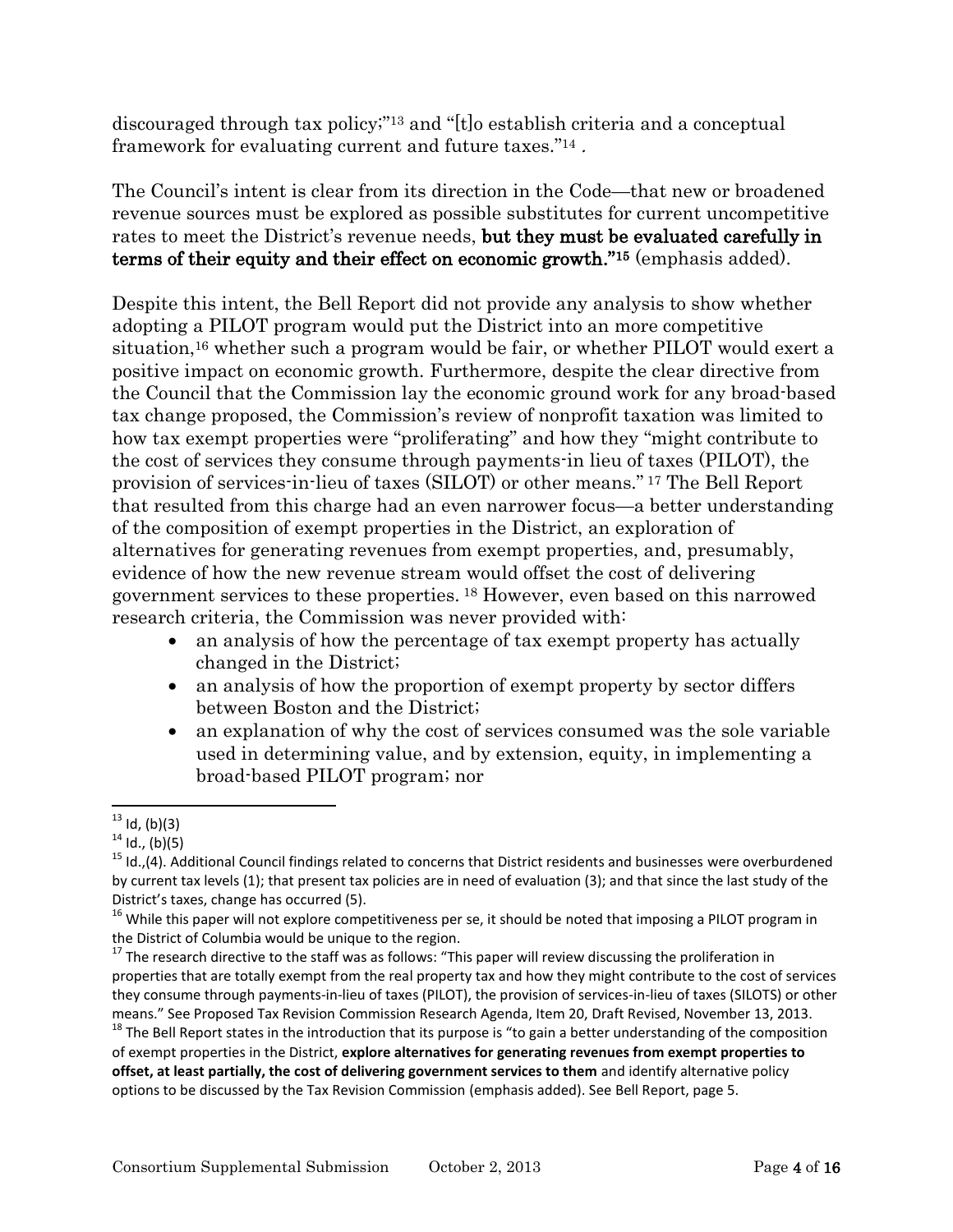a detailed analysis of the types of services used by tax exempt entities and how this drains city resources.<sup>19</sup>

Despite its stated purpose, the Bell Report did not examine evidence to test the proposition of tax exempt property proliferation. Nor was the potential economic value of the nonprofit sector meaningfully explored.<sup>20</sup>

Of perhaps greater concern is that in its discussion of PILOT and other mechanisms to "tax" previously exempt property, the Bell Report identified eight large cities where PILOT or alternative means for assessing "taxes" on tax exempt entities had been implemented. Those cities included: Boston, Philadelphia, Providence, Baltimore, Detroit, Indianapolis, Minneapolis and Pittsburgh.<sup>21</sup> With perhaps the exception of Indianapolis, these cities saw deep fiscal distress over the past decade with revenue sources drying up, state funding declining and moderate to severe population loss.<sup>22</sup> In contrast, over the same period, the District's economy and population has been on an upswing with property values showing a net increase in value.

The Bell Report has other serious limitations. For instance, the Report does not point out the differences in the effectiveness of the various PILOT programs, does not provide detail about the ongoing litigation in various jurisdictions regarding PILOT, and does not note the fact that some programs have lapsed or are no longer vigorously enforced. What the Bell Report does, though, is present an especially impassioned argument in support of the Boston model, without ever noting that revenue from property taxes is the only source of tax revenue controlled at the local level under Massachusetts law, or that it constitutes the lion's share of revenue for the City of Boston.<sup>23</sup>

Because of these serious flaws, we argue that an uncritical acceptance of the Bell Report's recommendation of a Boston-style PILOT program for the District of Columbia be rejected since such a program would not serve the interests of the District or its residents.

<sup>&</sup>lt;sup>19</sup> The Bell Report simply states "Regardless of one's opinion on the fairness of targeting such [tax exempt] entities, the fact remains that they possess far more wealth than other exempt organizations, disproportionately erode the tax base by owning large pieces of real estate, and **consume more municipal services.** (emphasis added). See p. 26.

<sup>&</sup>lt;sup>20</sup> Commission staff self-limited its analysis recommending that the "Commission's scope cannot extend to a detailed analysis of non-profit's non-tax contributions to the D.C. community given the complexity of this analysis." See Tax Revision Commission Research Agenda, Item 20, as revised, November 13, 2012.

 $21$  See Bell Report, pg. 4.

<sup>&</sup>lt;sup>22</sup> The Bell Report, referencing the adoption of PILOT in cities facing financial distress, wrote "PILOT's may seem negligible in comparison to lost tax revenue, but they can still be a valuable revenue source for **cash-strapped municipalities**.(emphasis added). Pg. 35.

<sup>&</sup>lt;sup>23</sup> See page 13 of this submission for a more detailed analysis of the Boston PILOT program.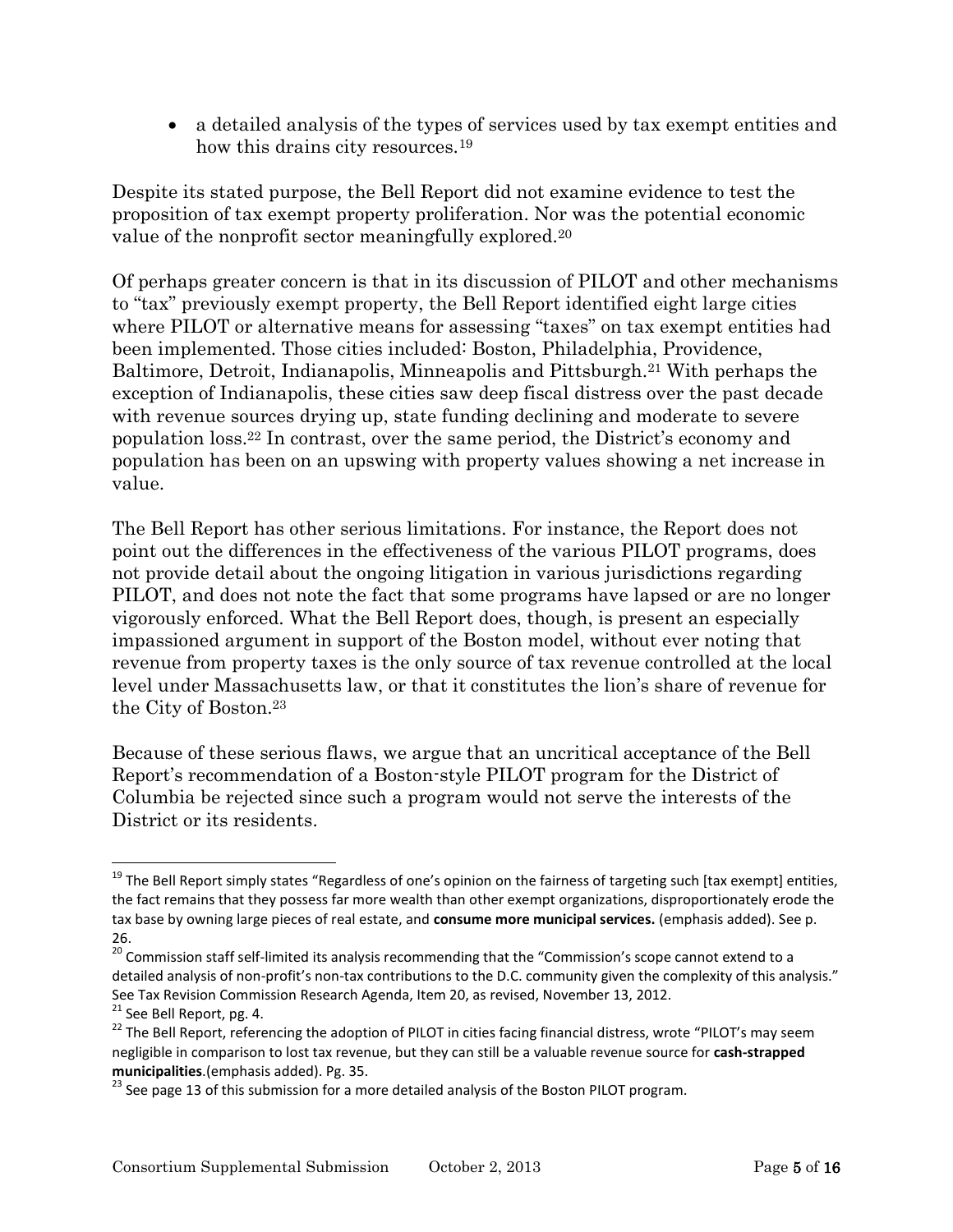Given the District's robust economic health that is projected into the future,<sup>24</sup> the Commission must realistically consider whether (a) introducing a broad-based new tax system at this time is necessary, and (b) if so, whether the analytic requirements explicitly set forth in the Code regarding new taxes have been met. The Consortium argues firmly that the answer is resoundingly "no" to both issues. Because of the District's strong fiscal health, a radical step such as the adoption of a PILOT program would be entirely unjustified. The failure of such a program to meet Code requirements provides additional support for this conclusion.

# Argument 2: A PILOT Program Imposed on Universities Would Not Be Fair

The first criterion identified by the Tax Revision Commission for its work is "fairness in apportionment of taxes<sup>25"</sup> in allocating the costs of financing government. This point was driven home during the Consortium's June 24, 2013 testimony when Tax Commission Chair Anthony Williams posed a key question: "Why should universities enjoy the advantages of real property tax exemption which are denied to a small, struggling business owner?" While small businesses are certainly important to economic development in the District of Columbia, there are important differences between commercial businesses and nonprofit universities that justify tax exemption for the latter. These include the following:

 Nonprofit entities operate under a different business model, making comparisons with for-profit businesses complex. For one thing, for-profit corporations exist to create a return for their owners/investors; nonprofit universities do not. The core mission of universities is education, which has long been recognized as a societal benefit of such importance as to warrant an exemption. Also, if private nonprofit universities did not exist,

<sup>24</sup> See "D.C. Ups Revenue Forecast \$190M in 2013," Michael Neibauer, *Washington Business Journal*, February 22, 2013; available at: <http://www.bizjournals.com/washington/blog/2013/02/dc-ups-revenue-forecst-190-m-in-2013.html>"D.C.'s Pensions are Looking Pretty," District of DeBonis Blog, Michael DeBonis, *Washington Post*, March 22, 2013; available at [http://www.washingtonpost.com/blogs/mike-debonis/wp/2013/03/11/d-c-s](http://www.washingtonpost.com/blogs/mike-debonis/wp/2013/03/11/d-c-s-pensions-are-looking-pretty/)[pensions-are-looking-pretty/](http://www.washingtonpost.com/blogs/mike-debonis/wp/2013/03/11/d-c-s-pensions-are-looking-pretty/); "70 Percent of D.C. Union Workers Getting Raises, "Tom Sherwood, *News Channel 4*, April 18, 2013; available at:,http:///www.bizjournals.com/Washington/blogs/first-read-dmv/70-of-DC-Union-Workers-Getting-Raises-203513591.html>; "D.C. CFO Projects Revenue Boom," Michael Neibauer, *Washington Business Journal*, June 24, 2013; available at: <http:www.bizjournals.com/Washington/blog/2013/06/dc-cfoprojects-revenue-boom.html> "D.C. Council Votes to Lower Sales Tax," Andrea Noble, *The Washington Times*, June 26, 2013; available at: <http:///washington times.com/news/2013/jun/26/dc-council-votes-to-lower-salestax/?page=all; . DeBonis, Mike. "Humming Economy May Give D.C. Mayor Opportunity to Address Affordable Housing," Washington Post, (Feb.4, 2013), available at: [http://articles.washingtonpost.com/2013-02-](http://articles.washingtonpost.com/2013-02-04/local/36744954_1_budget-surplus-city-tax-revenues-tax-increases) [04/local/36744954\\_1\\_budget-surplus-city-tax-revenues-tax-increases.](http://articles.washingtonpost.com/2013-02-04/local/36744954_1_budget-surplus-city-tax-revenues-tax-increases) DeBonis, Mike. "Another revenue windfall for D.C. government," Washington Post, (June 24, 2013), available at:

[http://www.washingtonpost.com/blogs/mike-debonis/wp/2013/06/24/another-revenue-windfall-for-d-c](http://www.washingtonpost.com/blogs/mike-debonis/wp/2013/06/24/another-revenue-windfall-for-d-c-government/)[government/.](http://www.washingtonpost.com/blogs/mike-debonis/wp/2013/06/24/another-revenue-windfall-for-d-c-government/)

 $\frac{25}{25}$  In recommending PILOT as a policy option, the Commission staff states that at least one of the goals is fairness. See TRC Policy Options, item 51.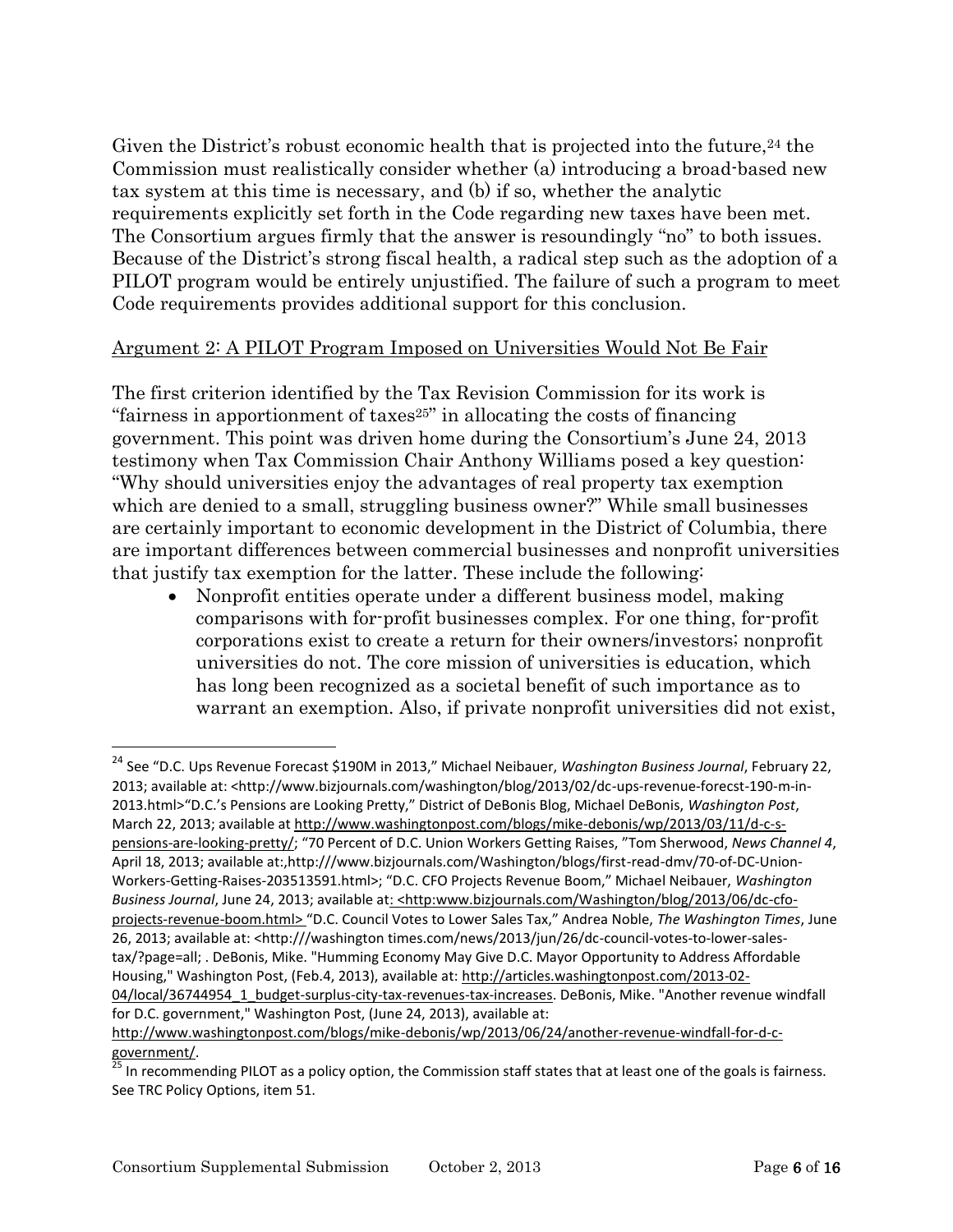the government would have to step in and provide sufficient resources to public universities to meet all of the educational needs. This is the bedrock principle that has universally justified tax exemption for higher education in this country. Commercial businesses are important, but their contributions to the public good and their relationship to government are very different from those of educational institutions. For this reason, no state has deemed it appropriate to exempt commercial businesses as a class from property taxes.

- In the District of Columbia, higher education is the only "business" whose customer base is limited by law. Commercial businesses are free to serve as many customers as they can handle. Not so with universities. Local universities must operate under enrollment caps set by the Zoning Commission that restrict the growth of new "customers" (i.e., students) thereby reducing potential revenue to universities (through tuition and fees) and to the District (through sales tax, for instance). Because it is unlikely that the Commission would recommend a new tax on any other entity that was prohibited from generating the revenue to pay the tax by growing its business, a move to do so aimed solely at universities would be particularly unfair.
- In addition, higher education institutions in the District of Columbia are the only businesses that operate under employment caps. If a university has reached its employment cap, additional employees cannot be added for any reason. Private sector companies can add employees to expand and improve customer service, among other reasons, in order to generate a higher rate of return on investment. This option is not available to higher education institutions in the District of Columbia.
- Accordingly, any significant new financial burden imposed on universities could create an upward pressure on tuition and potentially threaten some students' access to higher education. Without considering the actual details of colleges and universities' nonprofit business model, the Bell Report asserts that universities should be taxed by the District because they are more financially able to contribute.<sup>26</sup> This blithe, unsubstantiated statement assumes that all higher education resources are as fungible as commercial businesses' resources. This assumption is patently false. Unlike a for-profit sector business in which revenue/cash is highly flexible (i.e., can be used for most any purpose under the law), the use of such resources in colleges and universities, like most nonprofits, is limited by law and the restrictions imposed by donors. For example, if a university

<sup>&</sup>lt;sup>26</sup> See Bell Report pg. 25 -26 quoting "Payments in Lieu of Taxes: Balancing Municipal and Nonprofit Interests," Lincoln Institute of Land Policy, Policy Focus Report, 2010 (Hereinafter referred to as "Lincoln Institute 2010 Policy Report" " . . .[T]he fact remains that they [nonprofits with the most valuable property holdings] possess far more wealth than other exempt organizations . . .". The Bell Report does not explore whether nonprofit property wealth in the District of Columbia translates into fund liquidity.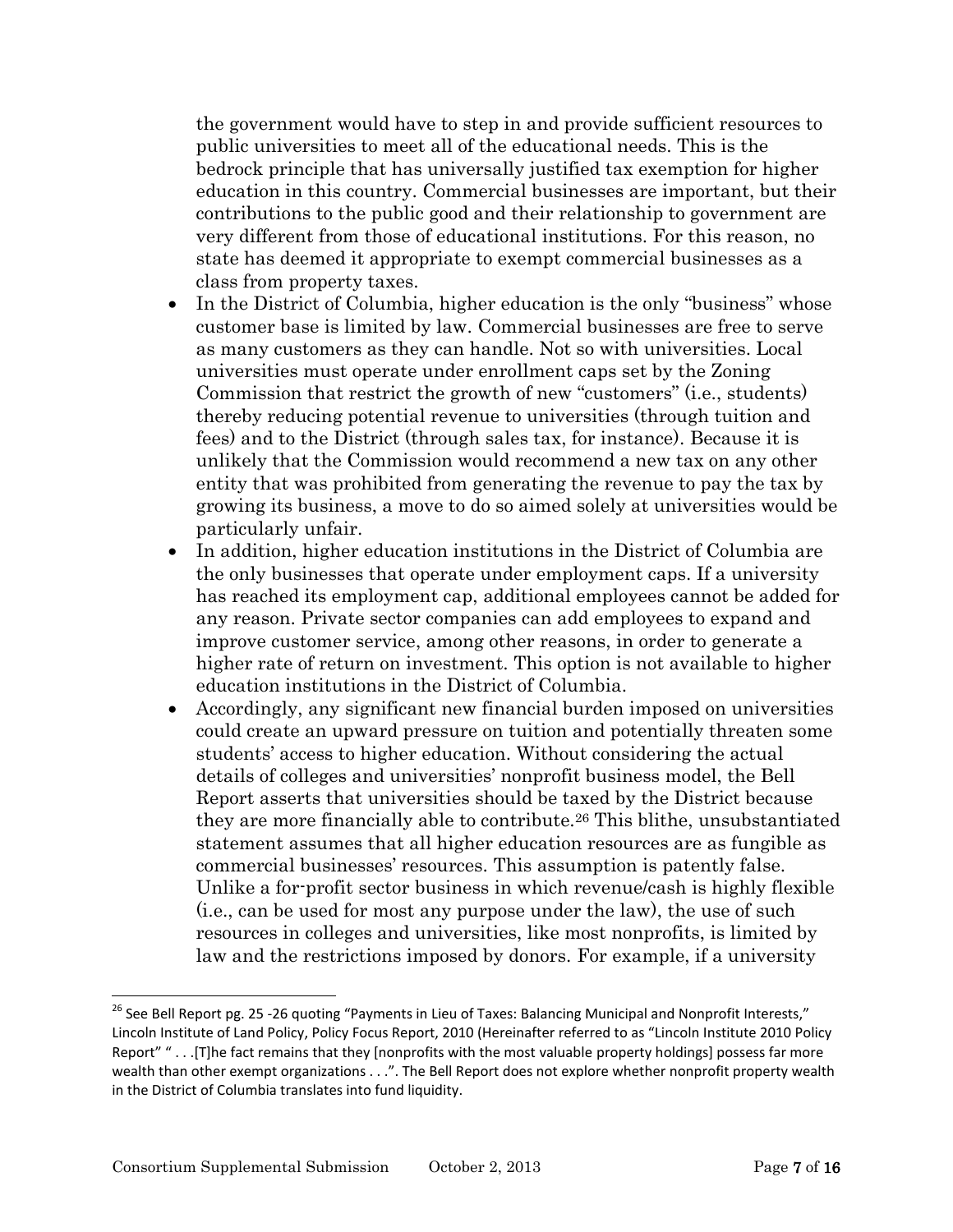receives a federal grant to promote a certain research project, it may not, by law, distribute those funds to a non-research purpose, such as paying a PILOT. Similarly, philanthropic gifts are nearly always limited by the directives of their donors, so are unavailable for any other purpose. In short, the endowments held by colleges and universities are essentially unavailable from the perspective of PILOTS. That leaves tuition as the other obvious source. However, private nonprofit colleges and universities are heavily tuition dependent for their operations, and, as such, are increasingly looking for ways to reduce costs rather than pass cost increases, such as PILOTS, through to students.<sup>27</sup> Passing the cost of PILOT onto students through increased tuition or a dedicated fee would be a deeply flawed public policy, widely perceived as unfair, as Pittsburgh, for example, can attest. By the same token, potentially forcing students to receive fewer services for the same cost because colleges and universities must reduce expenses by eliminating services in order to pay PILOT is equally unfair.

In sum, the evidence clearly demonstrates that a PILOT program in the District of Columbia would be unfair both to local universities and their students.

# Argument 3: PILOT Would Not Broaden the Tax Base

The nonprofit sector, like the for-profit sector, is under continued stress due to the ongoing struggling economy. Within the broader nonprofit sector, higher education institutions are under unique pressure. In January 2013, Moody's Investors Service downgraded the entire higher education sector to a negative outlook. Even prestigious, top-tier research universities are now under threat from declining enrollment, government spending cuts, and concerns regarding returns on investment.

Even so, the District's economy is heavily dependent on the higher education sector for jobs<sup>28</sup> and non-government related economic development. This reliance could be jeopardized by the imposition of PILOT for little or no gain. Given the economic challenges facing colleges and universities, experience elsewhere shows that the

<sup>&</sup>lt;sup>27</sup> A point not discussed in any materials reviewed by the Bell Report is the District's unique Human Rights Act which prohibits discrimination due to matriculation status . See - D.C. Human Rights Act, D.C. Code Ann. §§ 2- 1401.01 -2-1411.06 . None of the jurisdictions with a "student tax" referenced in the Bell Report (Pittsburgh, pg. 28; Providence, pg. 28 and Montclair, NJ, pg. 29) have similar legal protection for students.

<sup>&</sup>lt;sup>28</sup> Outside of the federal government, Consortium institutions and affiliated hospitals are collectively the largest employers in the District. . The top fifteen university and affiliated hospital employers in the District of Columbia in 2012 included: 1) George Washington University; 2) Georgetown University; 5) Howard University; 6) Georgetown University Hospital; 7) American University; 8) Catholic University; 12) Howard University Hospital; and (14) George Washington University Hospital. District of Columbia 2012 Comprehensive Annual Report (CAFR), pg. 188.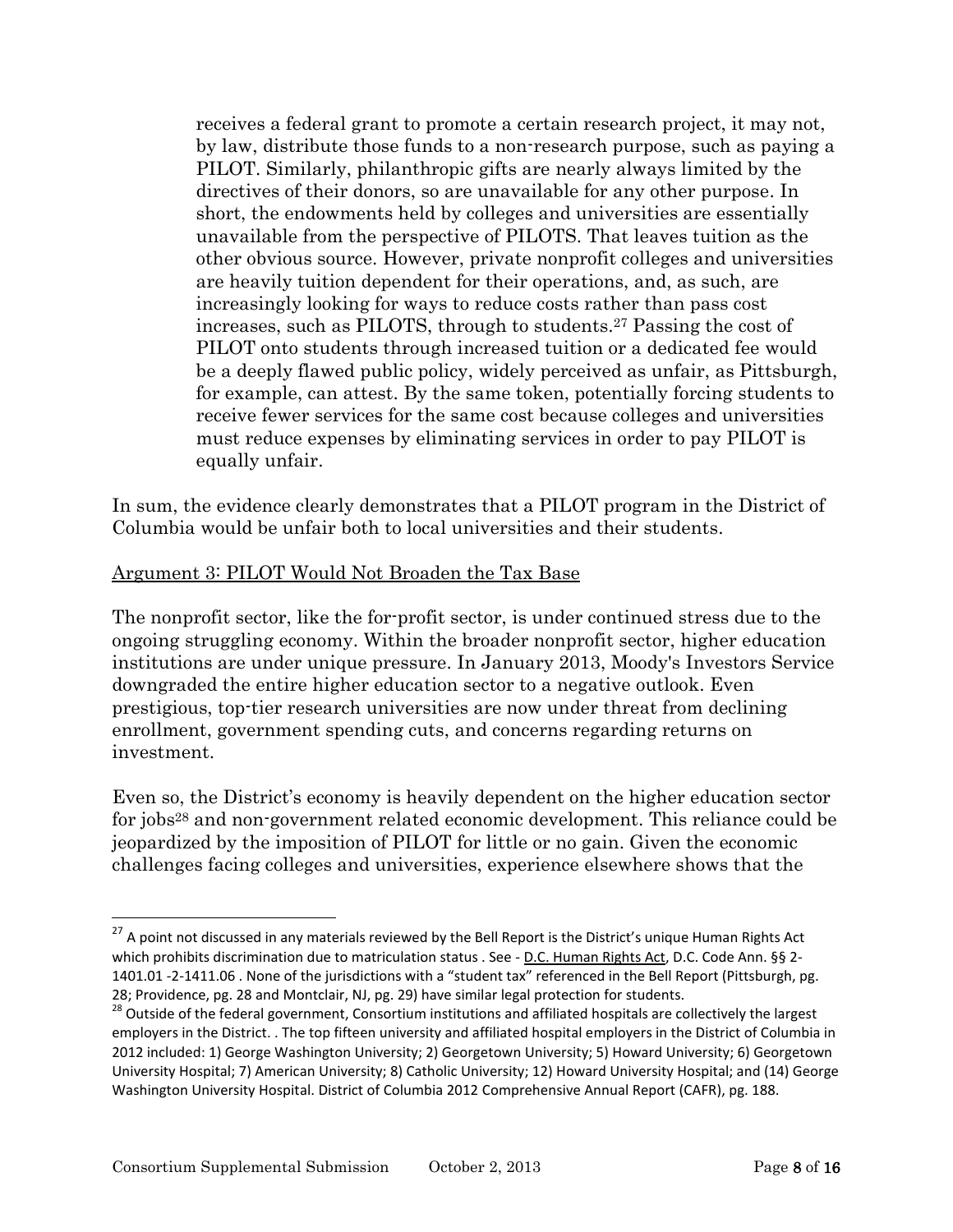revenues actually generated by PILOT could be significantly less than projected.<sup>29</sup> Thus, the financial health of the nonprofit sector in general, and universities in particular, is inextricably linked to the District's financial future.

PILOT programs are generally proposed as "base-broadening" tactics because it is assumed that they collect funds from nonprofits that do not contribute monetarily to their home jurisdictions, <sup>30</sup> thereby increasing the burden paid by other taxpayers. In reality, local universities already pay for a wide variety of services just like forprofit businesses do, as well as provide a variety of services on their campuses that result in the reduced need for and use of public services than is the case for typical commercial business. In many instances, services provided by the universities have a positive impact beyond their campus boundaries for the benefit of the city as a whole. Additionally, in the key areas of public safety, health services, transportation, and public works, local universities mitigate the government's costs of providing services to their properties:

- In the area of public safety, universities provide their own campus police forces that offset many of the responsibilities of the Metropolitan Police Department on and around local campuses. Recent crime statistics show the result. Of the approximately 36,762 crimes that occurred in the District in 2012-2013, only 609—or 1.6%—were committed on, or within 1000 feet, of a campus of local university.
- In the area of health services, many local universities provide such services through related hospitals, health clinics, mobile vans and similar outreach services. A few universities have their own ambulance service or similar means to transport those with health care needs. Thus, not only do members of the local university communities have less need to use public health services, in many instances the health care services provided by local universities extends to the broader community. For example, during the September 16, 2013, mass shooting at the Washington Navy Yard, George Washington University's EMeRGE Ambulance service provided ongoing transport to "regular" calls while the DC Fire and Emergency

<sup>&</sup>lt;sup>29</sup> Since PILOT's are, by definition, voluntary, a university experiencing financial stress may not be able to pay the full amount negotiated. . Smaller colleges and universities may not be able to free up any money at all because of even more limited resources. In 2012, the Boston program collected 91% of what the city requested. A good return, but less than the 100% which might be anticipated by the budget. See "Boston's New PILOT Program Completes First Year," Boston Municipal Research Bureau, January 4, 2013, No. 13-1 (Hereinafter referred to as the "Boston Municipal Research Bureau Report."). For a general discussion of the revenue potential of PILOTS see "The Municipal Fiscal Crisis and Payments in Lieu of Taxes by Nonprofits," Daphney A. Kenyon and Adam H. Langley, Lincoln Institute of Land Policy, *Land Lines*, April 2011.

<sup>&</sup>lt;sup>30</sup> "Properties exempt from paying the local property tax consume publicly provided community good and services. Unless they help pay the cost of providing these services, other taxpayers who do not get preferential treatment by the property tax system (or other tax adjustments) end up paying a larger share of those costs." Bell Report, pg. 25.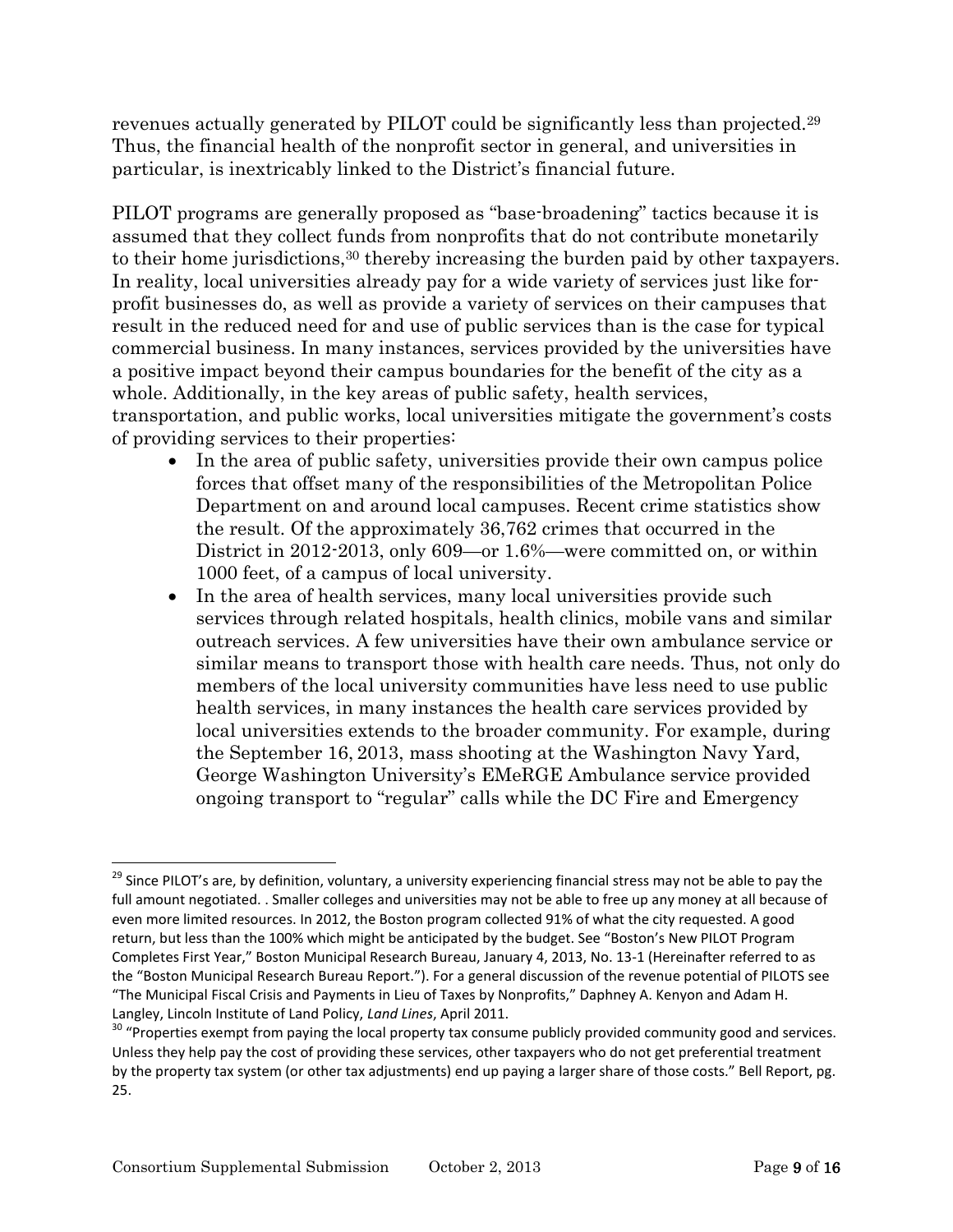Management Service (FEMS) was engaged in responding to the Navy Yard tragedy.

- In the area of transportation, while local universities benefit from the general transportation system provided in the area, these institutions make their own contributions as well. Most universities assume responsibility for the maintenance and snow removal of the public sidewalks and streets on and adjacent to their campuses. Several universities provide regular shuttle services between campuses and to METRO stations, and make such services available to non-university riders at no cost. In addition, while students, faculty and staff use METRO transportation on a regular basis, these users pay full fare and thus help to support the entire system.
- Supporting public works projects also include upgrading and improving significant parts of the public infrastructure. Like the District's for-profit companies, District universities contribute to the city's water and sewer systems and pay for both services at market rates reflecting their usage and square footage. Universities invest millions of dollars in maintaining publically available campus green spaces, <sup>31</sup> street lights, and in some cases sidewalk and street repair and other public improvements that traditionally are the responsibility of the local municipality.

In addition to government-like services , the benefits local universities provide to the District and its residents are broader and deeper than those of a typical commercial establishment. In purely economic terms, local universities have more far-reaching economic impacts that extend beyond employment and related income taxes to include significant procurement and construction activities (and the jobs that these create) as well the multiplier effects of the buying habits of students, <sup>32</sup> faculty, staff, visitors and alumni.

More difficult to quantify but no less real are universities' contributions to quality of life issues that no commercial business could match, including research and health related activities that directly benefit District residents and society as a whole, cultural and educational activities for local residents, and service as centers of knowledge and facilitators of debate on major issues of the day for the broader community. Commercial businesses generally cannot match the variety and scope of the beneficial impacts of local universities. The quality of life aspect is one widely

l <sup>31</sup> Two D.C. campuses—American University and Catholic University of America—have been designated by the Arbor Day Foundation as "Tree Campus USA Universities" for their dedication to campus forestry management and environmental stewardship.

<sup>&</sup>lt;sup>32</sup> Students make up over 10% of the District's population (over 80,000 full time and 20,000 part time students, compared to the Districts population of 632,323 in 2012. Data compiled from Integrated Postsecondary Education Data System (IPEDS), available at :<nces.ed.gov/ipeds>.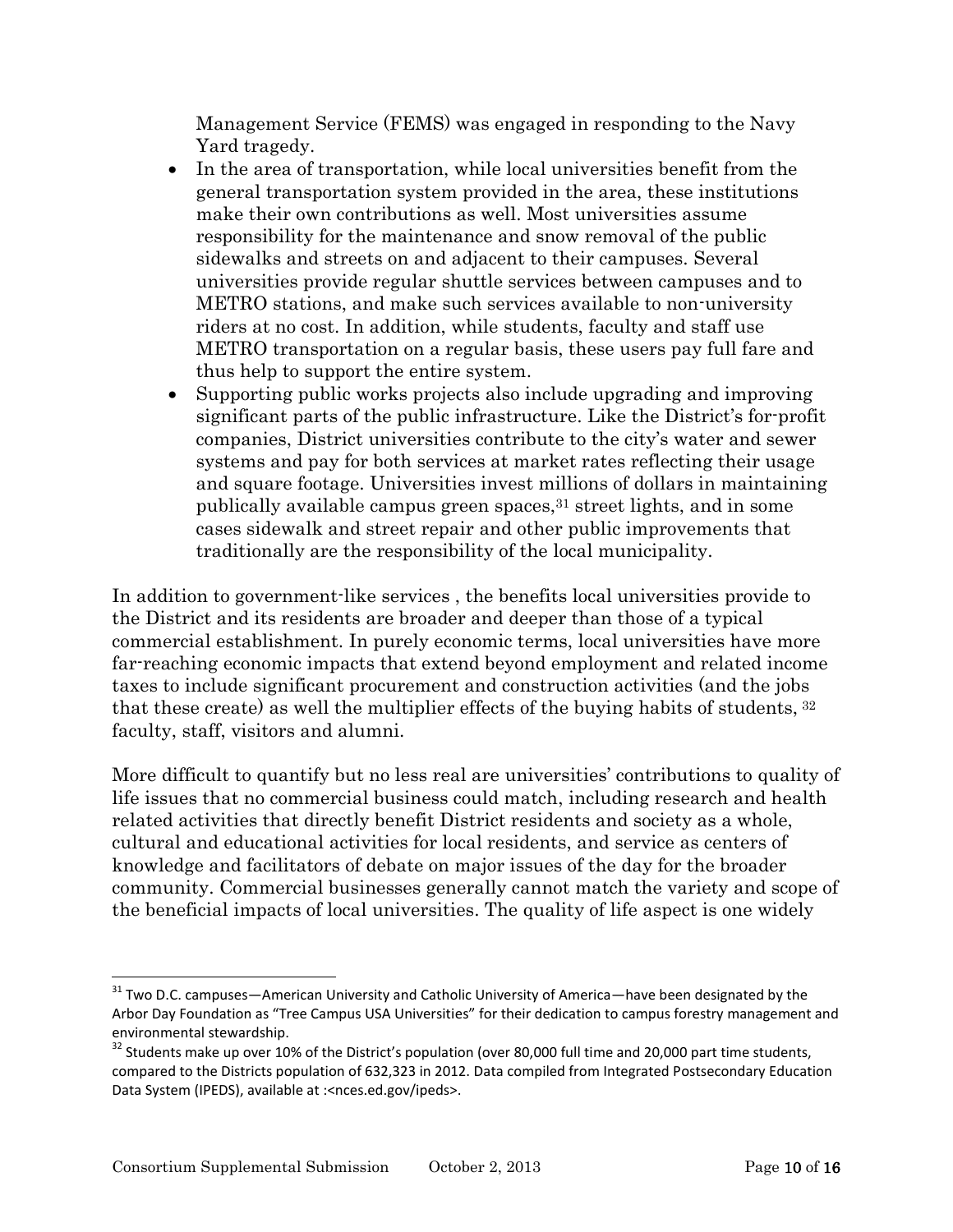recognized by economic development experts as often making the difference in where a corporation establishes its locations.

Finally, the Bell Report focuses on the public services used by District nonprofits, but it overstates the cost of such services to those nonprofits. While the Consortium acknowledges that local universities derive public benefits in a general fashion from their location in the District, there is ample evidence that their use of public services is far less than that of commercial establishments. <sup>33</sup> Once the picture of the type of services used by nonprofits is clearer, the services nonprofits in general and universities in particular provide in the course of pursuing their academic missions should be considered as part of the calculus of whether these institutions are "carrying their weight.34"

In sum, assessing a PILOT without considering the value of the services and economic impact of colleges and universities runs the risk of reducing the ability of universities to provide the services and value add described above without collecting enough money to offset the loss.<sup>35</sup> Rather than growing the tax base, such an approach raises the possibility of increasing District costs for services thereby effectively reducing tax collection—while "broadening" the base, the government would incur greater costs and less revenue—seemingly the antithesis of good tax policy. Furthermore, the enrollment and employment caps directly imposed by the District deprive it of tax revenues in already existing categories. Imposing a PILOT, then, not only would fail to broaden the tax base, it could have exactly the opposite effect.

<sup>&</sup>lt;sup>33</sup> Of the major areas of public expenditures identified in a recent Lincoln Institute of Land Policy study on fiscally standardized cities database, the District's colleges and universities use virtually no education services, social service or income maintenance services. Their use of the transportation system is largely tilted towards public transit rather than roads since many students are not permitted to bring cars to campus Within the environment and housing cluster, students make much less use natural resources or parks and recreation since they typically have recreational options on campus. Within the public expenditures of government administration, Interest on public debt, utility expenditures and miscellaneous, the benefits of these services generally accrue over the space of some years. Students rarely remain residents long enough to accrue such benefits. As was noted in the Mayor's PILOT Tax Force report, the bulk of city services used by college students are focused on the public safety cluster with some elements of the public works cluster including snow removal and street lights. See Lincoln Institute of Land Policy Fiscally Standardized Cities Database[, http://www.lincolninst.edu/subcenters/fiscally-standardized](http://www.lincolninst.edu/subcenters/fiscally-standardized-cities/)[cities/](http://www.lincolninst.edu/subcenters/fiscally-standardized-cities/) Accessed on September 26, 2013, Mayor's PILOT Tax Force: Final Report & Recommendations, Boston, MA, December 2010. Hereinafter referred to as "Mayor's PILOT Task Force Report."

<sup>&</sup>lt;sup>34</sup> The examples discussed in this paper are not exhaustive and quite possibly underrepresentative. The simple truth is that many of the benefits that local institutions provide are not routinely tracked by their administrations because they arise holistically from the long history and culture of education and service universities foster and make possible.

<sup>&</sup>lt;sup>35</sup> Indeed, the Bell Report notes that PILOT may seem negligible in comparison to lost tax revenue, but they "can still be a valuable revenue source for cash-strapped municipalities." See pg. 35. As noted earlier in this paper, the District is not cash-strapped in the same sense as other municipalities considering PILOT.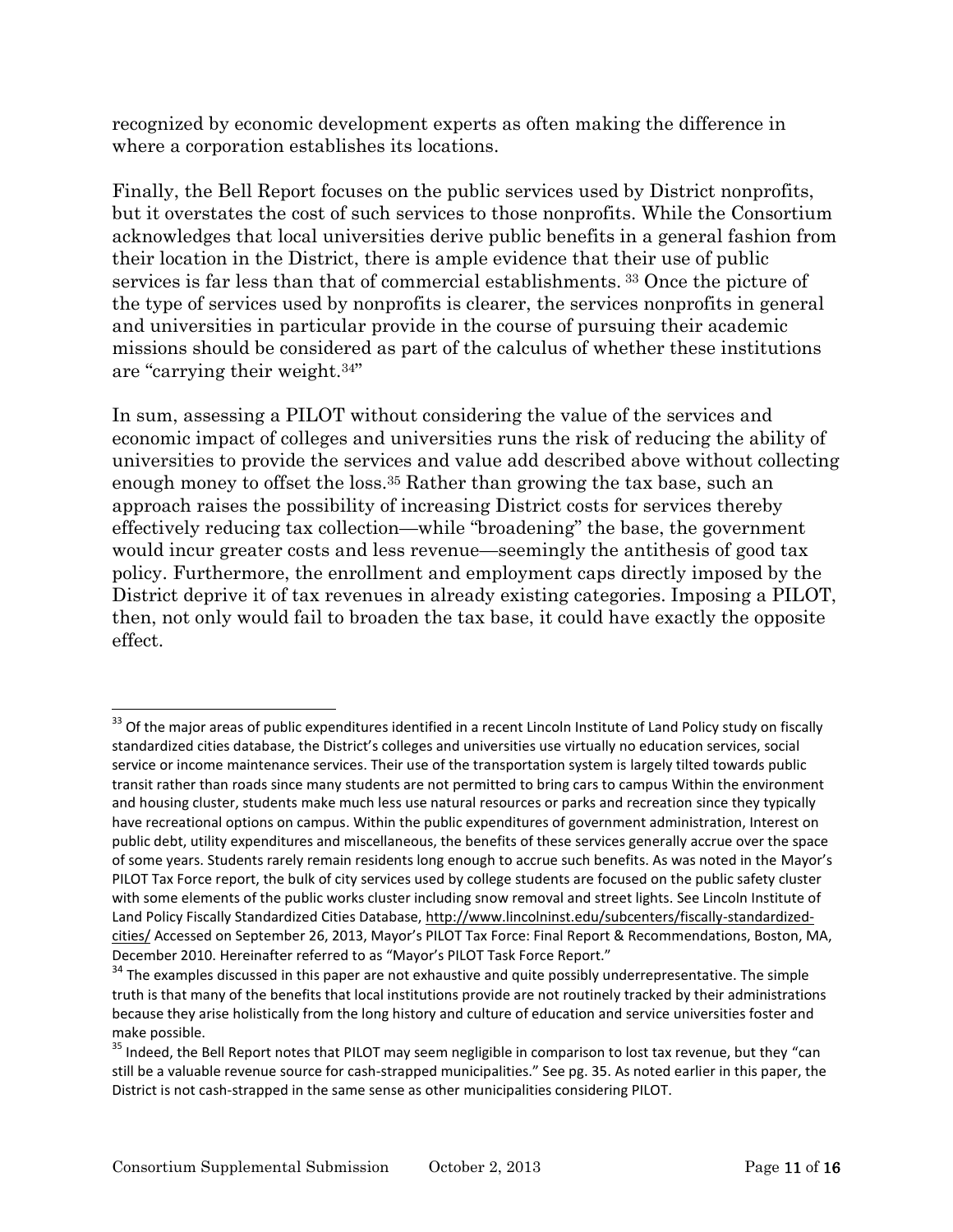# Argument 4: A PILOT Would Not Stimulate Business Growth

Implementing a PILOT program now would be particularly unfortunate as the nation in general and the District in particular continue to face a sluggish employment market in the non-university sector. The fact is that even during the height of the recession, between 2008 and 2012, the education sector added jobs at a greater rate than all other sectors in the District of Columbia. <sup>36</sup> Adding new costs with a PILOT program would make adding jobs a less likely option for universities forced to spend funds on PILOT rather than potentially on wage increases, thereby negatively impacting the District's goal of growing its economy.

While the Bell Report notes the potential challenges in designing a PILOT program, <sup>37</sup> at no point does it analyze how such a program could affect District job creation or business growth. Without such analysis it is impossible to anticipate how the program would impact the District's economy.<sup>38</sup> Even in the absence of PILOT there was already substantial evidence that some universities are looking beyond the District's borders to address their growth needs. <sup>39</sup> Adding PILOT might only exacerbate this trend and, in conjunction with the enrollment and employment caps discussed earlier, would further affect the goal of job creation.

Simply put, the Bell Report has failed to meet the parameters of the Tax Revision Commission's charge of evaluating proposals to encourage business growth.<sup>40</sup>

### Argument 5: A Boston Model PILOT in the District Would Decrease Transparency and Increase Administration Burden

Adopting the Boston PILOT program would not modernize, simplify nor increase the transparency of the District's tax code. Indeed, though touted as a "best

<sup>&</sup>lt;sup>36</sup> Stephen Fuller, <u>Regional Economic Trends in the Washington, D.C. Region</u>, School of Public Policy George Washington University, (Presented to the Commission on Jan. 7, 2013), available at: [http://media.wix.com/ugd//ddda66\\_41f6f73b00c11ac668a638f511561d44.pdf.](http://media.wix.com/ugd/ddda66_41f6f73b00c11ac668a638f511561d44.pdf)

 $\frac{37}{37}$  See Bell Report, pgs. 35-38.

<sup>&</sup>lt;sup>38</sup> In a footnote, the Bell report cites the Lincoln Institute Policy Report, 2010 in the observation that higher PILOT payments by nonprofits "**could** reduce property taxes on for-profit businesses, which in turn **could** increase employment in the private sector," Bell Report, pg. 44. The comment is not footnoted, however, in the Policy Report so it is hard to know how it reaches the conclusion that a for-profit company would spend excess revenue generated from lower taxes on employees rather than share holder dividends or higher salaries for their executives. See Lincoln Institute 2010 Policy Report, pg. 34.

<sup>&</sup>lt;sup>39</sup> Georgetown University opened its Educative Education program in Arlington, VA. George Washington University moved much of its back-office operations to Loudoun County, VA and has since opened several research facilities there. Howard University is eyeing development on property it owns in Greenbelt, MD.

 $40$  TRC Public Hearing Notice, consideration (4) "encourage business growth and job creation."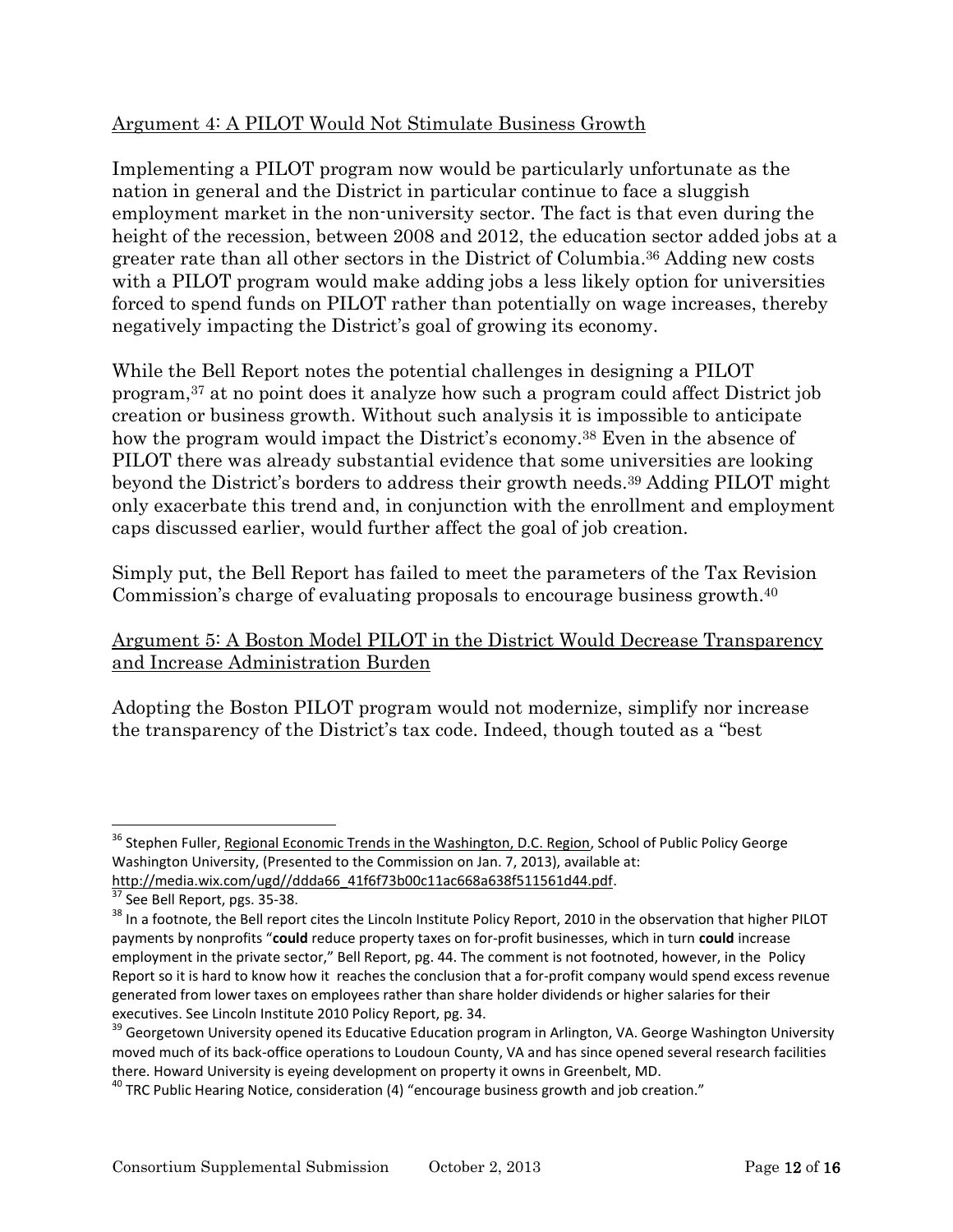practice,"<sup>41</sup> the Boston PILOT program is not an appropriate model for the District of Columbia for the following reasons.

- Sources of revenue in Boston are very different from those in the District. For example, Boston is much more reliant on local property tax than the District (56% of Boston's revenue is derived from this source as compared to 33% in the District). Thus, Boston faces greater financial pressure to address the shortfall from exempt properties through other means.<sup>42</sup>
- In Boston, a greater percentage of the number of properties are exempt as compared to the District. Some 48% of the properties are exempt in Boston versus 37% in the District.<sup>43</sup> This discrepancy is further compounded by the fact that Massachusetts limits the amount property taxes may be increased each year to 2.5% without a referendum.<sup>44</sup>
- The way in which Boston spends its money is also very different. Boston spends about 34% of its budget on public safety, justice, and public works, while the District spends only about 20%.<sup>45</sup> Therefore, selecting 25% as the calculation for what percentage of the city's budget is used by the District's nonprofits for the services they used as proposed by the Bell Report would be purely arbitrary and would not reflect the actual costs assumed by the city.<sup>46</sup>
- Boston does not cap its university enrollment or employment. This aspect of zoning law is unique to the District of Columbia.

Because of these differences between Boston and the District, it is hard to know whether the Boston program is a "best practice" that the District could import. Boston's program is uniquely tailored to Boston. That city has had a long history of

 $41$  While the Bell Report reviews several options, Policy Option 5 suggests the development of a traditional PILOT program "along the lines of the program in Boston which has been characterized as "best practices."' See Bell Report, pg. 43.

 $42$  See Boston's Payment in Lieu of Tax Program: A Review of the Program's Development, Implementation and Results," Matt Englander, Director of Tax Policy, City of Boston Assessing Department report stating that property taxes comprise nearly two-thirds of Boston revenues.. The Bell Report states that 31.6% of the District's real property tax base was exempt from paying taxes in 2012. See pg. 7, Table 3.

 $^{43}$  See Englander , "Boston is 52% tax exempt,". DC figure is quoted in the Bell Report, pg 3.

<sup>44</sup> See Englander, Slide 4, "The Problem."

<sup>&</sup>lt;sup>45</sup> See attachment 2, drawn from Lincoln Institute of Land Policy Fiscally Standardized Cities Database, (Accessed on September 26, 2013) available at[: http://www.lincolninst.edu/subcenters/fiscally-standardized-cities/](http://www.lincolninst.edu/subcenters/fiscally-standardized-cities/)

<sup>&</sup>lt;sup>46</sup> It is not entirely clear how the 25% figure was calculated in Boston. The Mayor's PILOT Tax Force Report mentions the types of services that should be charged against non-profits in the April 27, 2009 meeting notes. (See pg. 27). It was clarified at the June 11, 2009 meeting that only services of "direct public benefit" such as snow removal on public streets rather than on university campuses could reduce the cost of city services. (See pgs. 31- 32.) By September 29, 2009. The Task Force had agreed that the city would negotiate a 25% PILOT since "approximately 25% of the City's budget is allocated for core City services such as police protection, fire protection and public works—services consumed by tax-exempt institutions." See pg. 35. "Core city services" was not defined in the Mayor's PILOT Tax Force Report.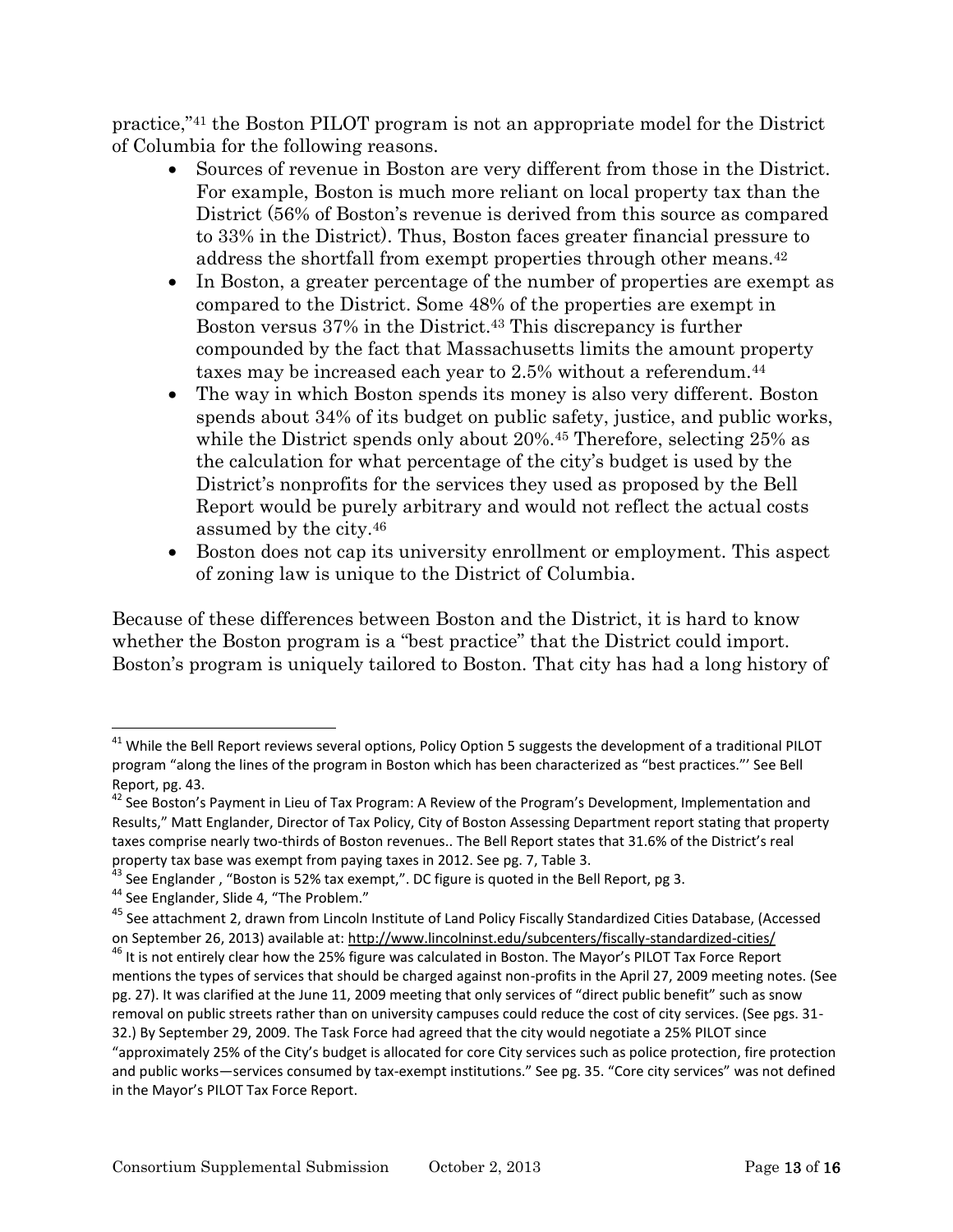collecting PILOT47. As part of its program review prior to the (Boston) Mayor's PILOT Taskforce establishment and deliberations, Boston city officials developed a detailed plan to reevaluate the value of tax exempt property.<sup>48</sup> Boston city officials then spent several months developing a community service credit component to accurately reflect the real value of the city's nonprofit community.<sup>49</sup> The Bell Report makes no similar programmatic proposal<sup>50</sup>. Rather, by recommending the importation of the ill-fitting Boston model, the Bell Report invites the possibility that the District's proposed new program could be complicated, opaque, and complex from the beginning.

Most important, the Boston model does not meet the TRC's stated requirement of increasing transparency and ease of administration. This is due to the use of arbitrary rules regarding the amount of credit colleges and universities receive for services provided that benefit the citizens of Boston (which is arbitrarily limited to 50% of the tax burden) and the computational process involved in setting the tax burden in the first place (as an arbitrary percentage of assessed value). Given the inherent difficulties in establishing assessed value generally and nonprofit property in particular, the process of establishing base value will be fraught with difficulty. Additionally, any limit on the value of direct services nonprofits provide would lack an empirical foundation, resulting in a completely arbitrary tax rate and tax burden.

Thus, far from increasing transparency, a Boston-like PILOT would create more arbitrary decisions, and more room for obfuscation of the taxation process and rationale. <sup>51</sup>

 $^{47}$  "Beginning in the early 1970's, Boston began seeking payments from its nonprofit organizations as a way of offsetting the loss of revenue and the increase in public service demands associated with the institutions it hosts," "Payments in Lieu of Taxes: The Boston Experience, Ronald W. Rakow, Lincoln Institute of Land Policy, *Land Lines,* January 13, 2013, pg. 2. "In 1961, the first payments-in-lieu-of-taxes were made to the City of Boston . . .," Boston Municipal Research Bureau Report, pg. 2.

 $^{48}$  See Mayor's PILOT Task Force Report, pg. 6. The process began in 2007 with results reported in 2009.

<sup>&</sup>lt;sup>49</sup> The topic of community service value was discussed by the Boston PILOT Task Force at 10 of its 11 meetings covering a period of more than a year. See Mayor's Task Force Report, pgs. 13-19.

<sup>&</sup>lt;sup>50</sup> The Bell Report references the work done by Boston on its tax exempt property assessments but does not discuss the time Boston spent on the project. See Bell Report, pg. 43, footnote 17. In addition, as noted before, the Bell Report discusses the community service value of each category of exempt property, see pgs. 17-24, as well as the general topic of recognizing fair value for in-kind contributions by tax exempt organizations, see pgs. 30-31, but pursuant to the research agenda, it does not delve into how specific programs in the District could be evaluated against a PILOT payment.

<sup>&</sup>lt;sup>51</sup> In one of the few papers on Boston's PILOT program NOT drafted by Boston city officials or scholars affiliated with the Lincoln Institute of Land Policy, Emily LaClair cautioned that "without a systemized process, PILOT payments represent an inequitable and inefficient method of revenue generation," "Payments in Lieu of Taxes: Calculating the Fiscal Impact of Boston's PILOT Program, Emily LaClair, *The Public Purpose*, 2011.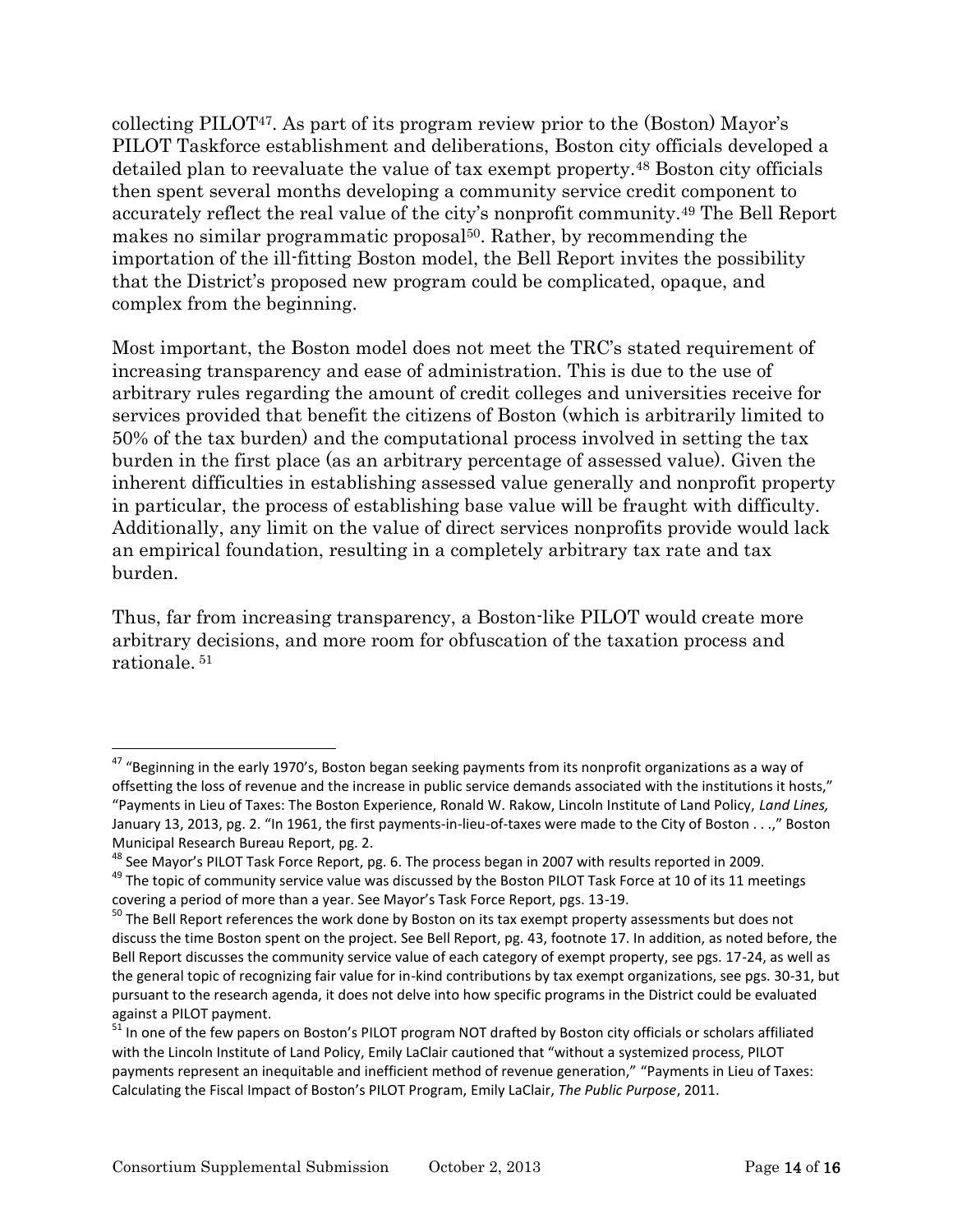### Conclusion: A PILOT Applied to District Universities Would Be Bad Public Policy

Based on the premise that good public policy should be perceived as fair to all, the proposed PILOT, if it targets only higher education institutions would be, on its face alone, bad policy because it singles out one subsector of all nonprofit organization.. 52 Three questions were posed by the Tax Revision Commission in its letter to prospective witnesses in advance of the June 24th public hearing. <sup>53</sup> The analyses we have provided in this document provide the answers.

- 1. First, adoption of a PILOT program in the District would not solve its tax system needs now or into the future, since it is entirely unclear whether the District would receive net new revenue from the imposition of PILOT.
- 2. Second, PILOT would not encourage nonprofit businesses to locate or expand in the District.
- 3. Third, PILOT would not be easy or efficient for the District to administer either to prospective nonprofit taxpayers or to District tax assessors.

A PILOT program targeting universities in the District would create a new class of "taxed" and "untaxed" participants based on a potentially dubious calculus that is really a distinction without a difference. Specifically, nonprofit universities would be taxed; other nonprofit organizations would not be. Readers need to understand that one of the key factors changed in the 2010 revision of the vaunted Boston PILOT program was its expansion to **all** of the city's tax exempt property owners of a certain size.<sup>54</sup> Note further that this expansion occurred even though universities in Boston own a much higher percentage of exempt properties than do universities in the District of Columbia.<sup>55</sup> Additionally, a large number of non-D.C.-based higher education institutions own property in the District but, at present, are not being targeted. <sup>56</sup> Limiting the program to only colleges and universities in the District will, as Boston found,<sup>57</sup> will make the Boston PILOT model an even worse public

 $\overline{a}$ 

<sup>&</sup>lt;sup>52</sup> The previous Tax Revision Commission failed to propose a PILOT on nonprofits because of this difficulty. "Although the Commission finds that many of these [nonprofit] organizations should be required to contribute to the cost of government, **it is unable to recommend an administratively and legally** acceptable system for differentiating those organizations that should pay from those that should not," *Taxing Simply, Taxing Fairly: District of Columbia Tax Revision Commission Full Report*, September 1998, pg. 97. <sup>53</sup> See TRC Letter,

<sup>&</sup>lt;sup>54</sup> "The [Boston PILOT Task Force] believes that all non-profit institutions should participate in the PILOT program. While significant focus has been placed on the City's medical and educational institutions, the City's museums, cultural facilities, and other significant non-profits share a similar interest in the City." See "Mayor's PILOT Task Force" Task Force Recommendations, pg. 11.

<sup>55</sup> Universities make up only 6.8% of tax exempt property in the District (by value) compared to the total tax exempt percentage (less government) of 36%. Bell Report, p. 22.

<sup>&</sup>lt;sup>56</sup> According to Consortium research, the District is home to 114 higher education institutions, some of whom are located on tax exempt. See Attachment 3, D.C. Higher Education Institutions, August 2010

<sup>57</sup> See Englander, Findings, ". . .the PILOT program was the most successful in the country yet: **payments lacked consistency & fairness between nonprofit contributors;** and PILOT revenue represented a small fraction of the City's total revenue. (emphasis added.)